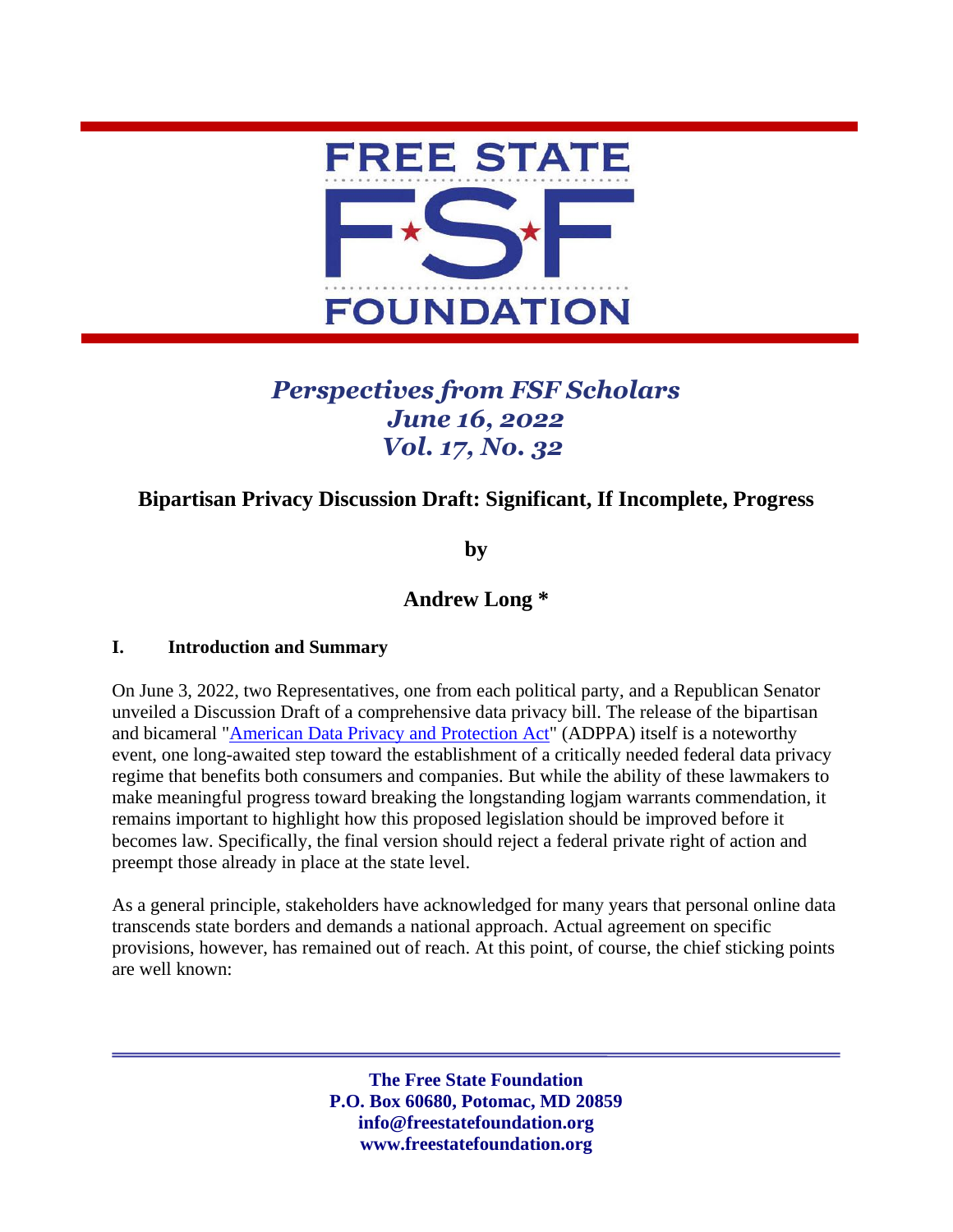- One, whether a federal privacy law should preempt state statutes. It should, for several reasons: (a) to provide consumers with a single set of clear and consistent rights no matter where they, or the companies with which they interact, may be located, (b) to minimize the compliance burdens faced by businesses, particularly smaller upstarts, and (c) to establish, at the national level, an appropriate balance between protecting individual privacy rights and fostering continued marketplace innovation.
- Two, whether privacy rights should be enforced through a private right of action that is, whether consumers, individually or as part of a class, should be able to sue for damages. They should not. Private rights of action inevitably generate economic inefficiencies. The allure of attorney's fees distorts strategic decisionmaking and incentivizes frivolous lawsuits – which, in turn, impose substantial defense-related costs that, again, disproportionately harm smaller businesses and discourage new entrants. Exclusive enforcement by the Federal Trade Commission (FTC), on the other hand, avoids these concerns.

Prior to the release of this discussion draft, lawmakers representing both parties on several occasions reportedly came close to reaching a workable compromise on these issues, but each time their efforts ultimately fell short. In the face of the resulting federal silence, the states have generated a steadily louder cacophony: [Connecticut](https://www.cga.ct.gov/2022/ACT/PA/PDF/2022PA-00015-R00SB-00006-PA.PDF) recently became the fifth to pass its own unique comprehensive data privacy bill. The result is becoming unbearable – [inconsistent,](https://freestatefoundation.org/wp-content/uploads/2021/03/Inconsistent-State-Data-Privacy-Laws-Increase-Confusion-and-Costs-031621.pdf)  [overlapping approaches create confusion for consumers and compliance nightmares for](https://freestatefoundation.org/wp-content/uploads/2021/03/Inconsistent-State-Data-Privacy-Laws-Increase-Confusion-and-Costs-031621.pdf)  [businesses](https://freestatefoundation.org/wp-content/uploads/2021/03/Inconsistent-State-Data-Privacy-Laws-Increase-Confusion-and-Costs-031621.pdf) – and these ill effects likely played a key role in carrying the ADPPA over the drafting finish line. With respect to private rights of action, however, additional heavy lifting is required.

## **II. In Many Ways, the Discussion Draft Warrants Praise**

Authored by House Energy and Commerce Committee Chair Frank Pallone (D-NJ) and Ranking Member Cathy McMorris Rodgers (R-WA) along with Senator Roger Wicker (R-MS), Senate Commerce Committee Ranking Member, the laudable objective of the ADPPA is ["to enable](https://energycommerce.house.gov/newsroom/press-releases/house-and-senate-leaders-release-bipartisan-discussion-draft-of)  [meaningful privacy protections for Americans and provide businesses with operational](https://energycommerce.house.gov/newsroom/press-releases/house-and-senate-leaders-release-bipartisan-discussion-draft-of)  [certainty.](https://energycommerce.house.gov/newsroom/press-releases/house-and-senate-leaders-release-bipartisan-discussion-draft-of)" Among other things, it:

- Empowers consumers to (1) access, correct, delete, and transfer ("port") their personal information, (2) opt out of data transfers to third parties, and (3) opt out from targeted advertising.
- Requires that consumers provide "express affirmative consent" (that is, opt-in) before a business may collect *sensitive* personal data, which includes such things as social security numbers; health, financial, and geolocation information; private communications; information regarding race, religion, and sexual orientation; private photos, audio, and video; and "information revealing individuals access to or viewing of TV, cable, or streaming media services" – as well as any information regarding individuals 16 years of age or younger.
- Directs companies to make available privacy policies both general and specific to certain activities "in a readily available and understandable manner."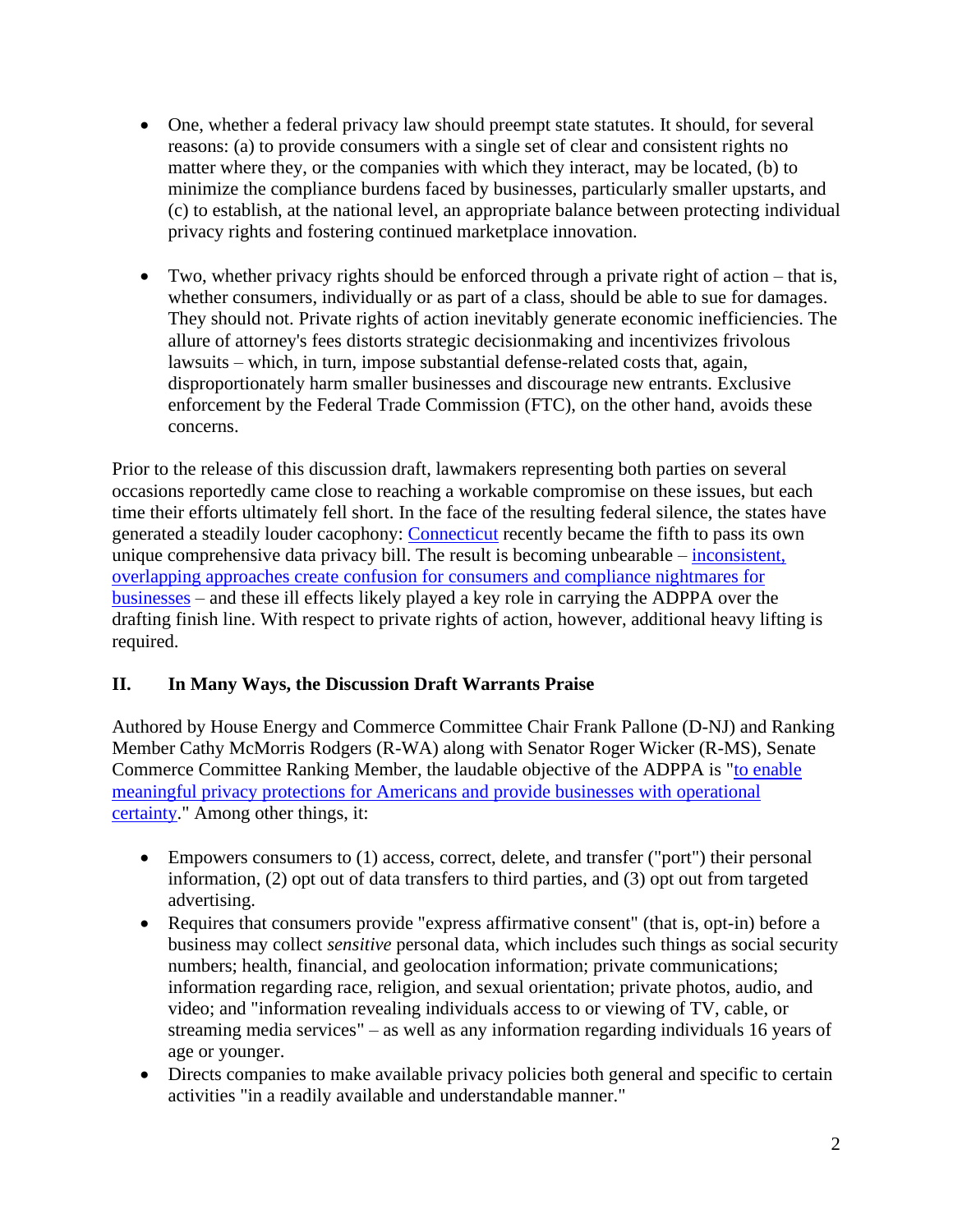- Ensures that companies minimize the data they collect by establishing a "duty of loyalty," requiring that they consider consumer privacy from day one (that is, adhere to the concept of "privacy by design"), and limiting the collection, processing, and transfer of data to "what is reasonably necessary, proportionate, and limited to (1) provide or maintain (A) a specific product or service requested by an individual; or (B) a communication by the covered entity to the individual reasonably anticipated within the context of the relationship; or (2) a purpose expressly permitted by" the ADPPA.
- Prohibits businesses from forcing consumers to waive their privacy rights under the ADPPA or pay a discriminatory price to receive a service or product.
- Directs the FTC to establish a new privacy bureau within one year.

### **III. The ADPPA Falls Short on Preemption and Enforcement**

With some exceptions, including three that problematically involve a private right of action (see below), the ADPPA largely preempts similar comprehensive data privacy laws adopted by the states:

No State or political subdivision of a State may adopt, maintain, enforce, prescribe, or continue in effect any law, regulation, rule, standard, requirement, or other provision having the force and effect of law of any State, or political subdivision of a State, covered by the provisions of this Act, or a rule, regulation, or requirement promulgated under this Act.

The preemption of state-specific attempts to regulate data privacy not only is dictated by the inherently cross-border jurisdictionally indeterminate nature of Internet traffic flows, it also is an essential element of any workable national regime. Absent such preemption, a federal statute would exacerbate, rather than mitigate, the growing patchwork of overlapping, inconsistent statespecific approaches poised to overwhelm consumers and impose unreasonable, innovationkilling financial burdens on businesses. To its credit, the ADPPA largely recognizes and responds to that inescapable truth.

In three critical instances, however, the draft text carves out exceptions for existing state laws that establish private rights of action. Specifically, it preserves (1) California's limited private right of action regarding [certain data breaches,](https://leginfo.legislature.ca.gov/faces/codes_displaySection.xhtml?sectionNum=1798.150.&nodeTreePath=8.4.47&lawCode=CIV) and (2) two Illinois statutes in their entirety – the [Biometric Information Privacy Act](https://www.ilga.gov/legislation/ilcs/ilcs3.asp?ActID=3004&ChapterID=57) and the [Genetic Information Privacy Act](https://www.ilga.gov/legislation/ilcs/ilcs3.asp?ActID=1567&ChapterID=35) – both of which provide for a private right of action.

As it happens, one of the sources I cited in ["A Privacy Private Right of Action Is Inferior to FTC](https://freestatefoundation.org/wp-content/uploads/2020/01/A-Privacy-Private-Right-of-Action-Is-Inferior-to-FTC-Enforcement-012120.pdf)  [Enforcement,](https://freestatefoundation.org/wp-content/uploads/2020/01/A-Privacy-Private-Right-of-Action-Is-Inferior-to-FTC-Enforcement-012120.pdf)" a January 2020 *Perspectives from FSF Scholars* describing the problems associated with private rights of action, was a 2019 paper by the U.S. Chamber Institute for Legal Reform entitled ["Ill-Suited: Private Rights of Action and Privacy Claims.](https://instituteforlegalreform.com/wp-content/uploads/2020/10/Ill-Suited_-_Private_RIghts_of_Action_and_Privacy_Claims_Report.pdf)" That paper specifically pointed out that Illinois' Biometric Information Privacy Act (along with an enabling decision by the state supreme court) problematically serves as the basis for "dozens of boilerplate complaints every month" and "provide[s] strong incentives for the plaintiffs' bar to file suits." Sound federal privacy legislation should preempt, not exempt, such state laws.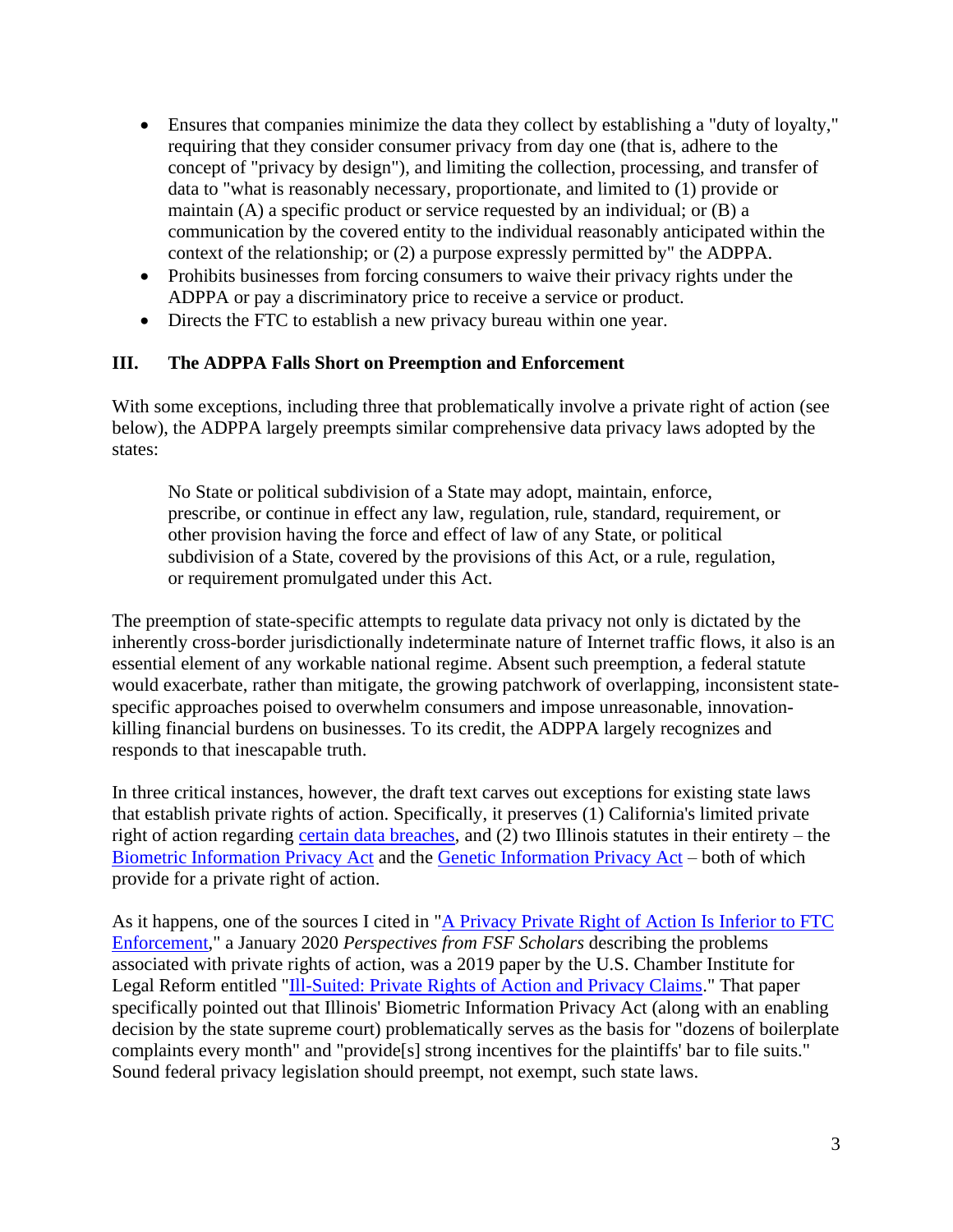Of related, but far greater, concern is the private right of action that the ADPPA itself creates. The FTC and state attorneys general are given primary enforcement authority, but beginning in year five individuals also would have the ability, under certain circumstances, to file suit in federal court seeking compensatory damages, injunction or declaratory relief, and attorney's fees. Granted, they first must notify the FTC and their state attorney general of their intent to do so, thereby triggering a 60-day period during which those entities may elect to initiate enforcement proceedings themselves. Nevertheless, and in its current form, the ADPPA soon would open the door to the problems associated with private rights of action described above.

## **IV. Conclusion**

Without question, the authors of the ADPPA deserve praise for producing a Discussion Draft embodying what long appeared impossible: bipartisan compromise on a much-needed federal comprehensive data privacy law. At the same time, however, it is important to point out the ADPPA's flaws and advocate for their correction. The call to create a private right of action has stood in the way of legislative progress these many years for good reason: such litigation disproportionately would benefit lawyers rather than consumers, deter new entry, and discourage innovation. Lawmakers therefore should return to the bargaining table, reject a federal private right of action, preempt those that exist in state statutes, and entrust the FTC with exclusive enforcement authority.

\* Andrew Long is a Senior Fellow of the Free State Foundation, an independent**,** nonpartisan free market-oriented think tank located in Rockville, Maryland. The views expressed in this *Perspectives* do not necessarily reflect the views of others on the staff of the Free State Foundation or those affiliated with it.

### **Further Readings**

["#FSFConf14 Speakers on Need for Federal Privacy Law,](https://freestatefoundation.blogspot.com/2022/05/fsfconf14-speakers-on-need-for-federal.html)" *FSF Blog* (May 26, 2022).

["Utah Becomes Fourth State to Pass a Privacy Law,](https://freestatefoundation.blogspot.com/2022/03/utah-becomes-fourth-state-to-pass.html)" *FSF Blog* (March 25, 2022).

["Utah 'Nearly Certain' to Become Fourth State to Pass a Privacy Law,](https://freestatefoundation.blogspot.com/2022/03/utah-nearly-certain-to-become-fourth.html)" *FSF Blog* (March 8, 2022).

["A Tale of Three Data Privacy Bills: Federal Legislative Stalemate Enables Bad State](https://freestatefoundation.org/wp-content/uploads/2022/01/A-Tale-of-Three-Data-Privacy-Bills-Federal-Legislative-Stalemate-Enables-Bad-State-Laws-010622.pdf)  [Laws,](https://freestatefoundation.org/wp-content/uploads/2022/01/A-Tale-of-Three-Data-Privacy-Bills-Federal-Legislative-Stalemate-Enables-Bad-State-Laws-010622.pdf)" *Perspectives from FSF Scholars*, Vol. 17, No. 2 (January 6, 2022).

["Privacy Recap: Senate Commerce Committee Holds Hearing on Data Privacy; Op-Ed](https://freestatefoundation.blogspot.com/2021/10/privacy-recap-senate-commerce-committee.html)  [Authors Oppose FTC Privacy Rulemaking,](https://freestatefoundation.blogspot.com/2021/10/privacy-recap-senate-commerce-committee.html)" *FSF Blog* (October 1, 2021).

["Exhibit C\(O\) in the Case for a Federal Data Privacy Law: The Colorado Privacy Act,](https://freestatefoundation.blogspot.com/2021/07/exhibit-co-in-case-for-federal-data.html)" *FSF Blog* (July 15, 2021).

["Colorado Lawmakers Introduce Data Privacy Bill,](https://freestatefoundation.blogspot.com/2021/04/colorado-lawmakers-introduce-data.html)" *FSF Blog* (April 6, 2021).